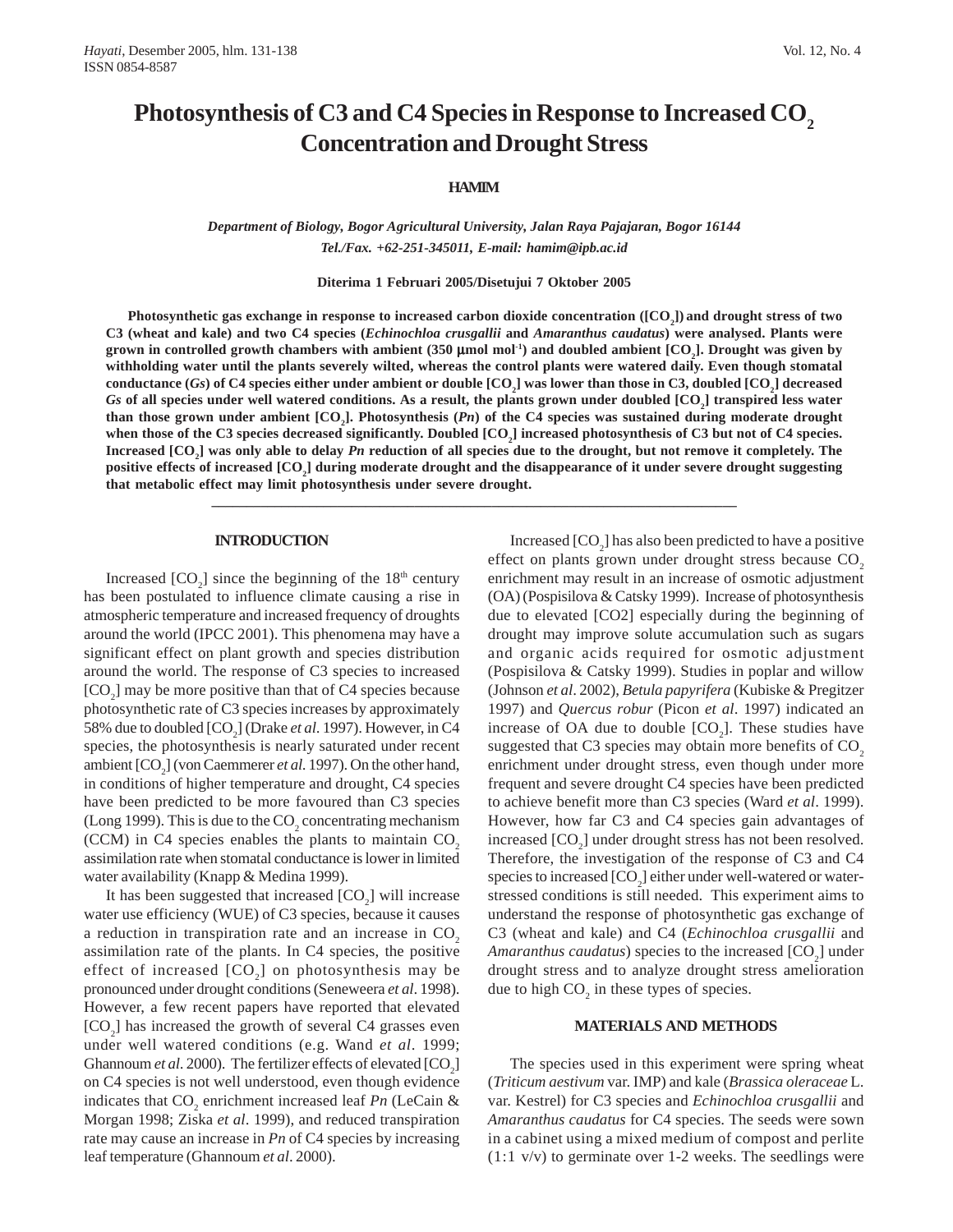then transplanted to 17 cm diameter  $(2 L)$  pots using the same medium that was used for germination. The pots were then placed in the controlled cabinet (Fitotron Model number SGC660/C/HQI, Sanyo Gallenkamp PLC, Loughborough, Leicestershire, UK). The  $CO_2$  concentration in the cabinet was maintained at ambient (350  $\mu$ mol mol<sup>1</sup>) and doubled CO<sub>2</sub> concentration (700  $\mu$ mol mol<sup>1</sup>) which was measured continuously with a gas monitor (WMA-2, PP Systems, Hitchin Herts, UK) controlled automatically by a computer. For every species, 64 pots of the plants were grown in two cabinets (32 pots each for ambient and double ambient  $[CO_2]$ ).

**Drought Treatment and Watering.** Four weeks after planting, the drought was given by withholding water until the plants severely wilted, whereas the control plants were watered daily. During the drought treatment, fertilizer was neither given to the control nor to the stressed plants. After the time of stress the plants were rewatered as the control plants to assess their recovery. Water consumption was monitored by weighing the pots daily. Water availability was maintained at approximately the same amount by adding water to any pots whose water content fell below the average amount for all other pots. Water monitoring was carried out by weighing pots everyday. If the weight was lower than the average weight, water were added through plastic tubes installed on the pot with different depth.

**Water Status Measurement.** Plant water status was analysed during the treatment by measuring media water content, leaf relative water content, leaf water potential and leaf osmotic potential. Media water content was measured on a fresh weight basis by drying the media samples in the 80  $\degree$ C oven for 3 days. To determine leaf relative water content (RWC), the disks or sections of the leaves were weighed (FW), and then floated on water for 16-24 h at the temperature  $4^{\circ}$ C in the dark to get the tissues fully hydrated (HW). After weighing, the hydrated disks were dried in an 80 °C oven for 3 days to get dry weight (DW). Relative water content (RWC) was determined as followed: RWC = ((FW - DW)/(HW - DW)) x 100%, where: FW is fresh weight, DW is dry weight of the leaf, and HW is hydrated weight.

Leaf water potential (WP) was measured with pressure chamber (SKPM 1400, Skye Instruments Ltd, Powys, UK). Osmotic potential (OP) of leaf sap was estimated by a thermocouple psychrometer, (Tru-psy SC10X, Decagon Devices, Inc., Pullman, Washington). Every measurement, the sample was repeated with three replications per treatment taken from randomised three pots.

**Gas Exchange Measurement.** Net CO<sub>2</sub> assimilation (*Pn*) and stomatal conductance  $(G<sub>s</sub>)$  were measured on the youngest fully expanded leaf (at least 5 samples per treatment) using a portable leaf chamber and gas exchange analyzer (CIRAS 1 Combined Infrared Gas Analysis System, PP System, Hitchin Herts, UK). Measurements were conducted with the temperature between  $19-21$  °C. The conditions used during measurement (the reference in the chamber) were 350 μmol mol<sup>-1</sup> CO<sub>2</sub> for ambient and 700 μmol mol<sup>-1</sup> CO<sub>2</sub> for increased CO<sub>2</sub> plants, a RH of about 70% corresponding to a 1.20 kPa leaf air vapour pressure deficit (VPD). *Pn* were measured under

450 µmol photons  $m<sup>2</sup>$  s<sup>-1</sup> provided by the cabinet light (Powerstar HQI-TS 250W, Osram, Hamburg, Germany).

# **RESULTS**

 $\text{Elevated} \left[ \text{CO}_2 \right]$  Increased Plant Water Status. Media water content (MWC) of all species either under ambient or doubled [CO<sub>2</sub>] decreased gradually due to drought treatment. During the treatment, kale was wilted after 9 days of drought followed by *Amaranthus* and wheat (after 11 and 12 days), while *E. crusgallii* was wilted after 15 days drought. Drought treatment decreased MWC of wheat, kale and *A. caudatus* to 20-25%, while it only decreased that of *E. crusgallii* to approximately 40% (Table 1). Plants grown under ambient  $[CO<sub>2</sub>]$  transpired more water than those grown under increased  $[CO<sub>2</sub>]$  during the drought treatment based on the data water lost monitored daily by weighing the pots (data not shown). However, because MWC of the plants in both cabinets was maintained at approximately the same value by adding some amount of water, there was no difference in reduction of MWC between plants in ambient and doubled  $[CO_2]$  during the drought (Table 1).

In well watered conditions double  $[CO<sub>2</sub>]$  did not affect water status of all species as indicated by the value of leaf relative water content (RWC), water potential (WP) and osmotic potential (OP) (Table 1). However, under drought stress, the C3 species (wheat and kale) have lower RWC, WP and OP at the end of the drought cycle than C4 species *E. crusgallii* and *A. caudatus* (Table 1) Double [CO<sub>2</sub>] did not affect RWC of wheat and and *A. caudatus* during drought stress, but it caused an increase in RWC of kale and *E. crusgallii* compared to the RWC of those on ambient  $[CO_2]$ (Table 1).

Table 1. Media water content (MWC), relative water content (RWC), water potential (WP) and osmotic potential (OP) of wheat (Wh), kale (Kl), *E. crusgallii* (Ec) and *A. caudatus* (Ac) grown in ambient (A) and elevated  $[CO<sub>2</sub>]$  (E) under well watered (C) and drought stressed (S) condition. SE indicates standard error of the data.

|                | Treatments | Parameters |            |         |           |
|----------------|------------|------------|------------|---------|-----------|
| <b>Species</b> |            | <b>MWC</b> | <b>RWC</b> | WP      | <b>OP</b> |
|                |            | $(\% )$    |            | (MPa)   |           |
| <b>Wh</b>      | AC         | 64.1       | 92.7       | $-0.27$ | $-1.11$   |
|                | AS         | 22.2       | 50.2       | $-3.11$ | $-2.72$   |
|                | EC         | 65.9       | 93.6       | $-0.25$ | $-1.11$   |
|                | ES         | 22.0       | 52.6       | $-2.61$ | $-2.23$   |
|                | SE         | (0.60)     | (4.08)     | (0.16)  | (0.11)    |
| K1             | AC         | 56.2       | 94.3       | $-0.37$ | $-1.09$   |
|                | AS         | 21.7       | 56.4       | $-2.14$ | $-1.82$   |
|                | EC         | 58.5       | 92.0       | $-0.51$ | $-1.08$   |
|                | <b>ES</b>  | 23.1       | 74.3       | $-1.71$ | $-1.61$   |
|                | <b>SE</b>  | (1.76)     | (3.78)     | (0.05)  | (0.06)    |
| Ec             | AC         | 62.5       | 93.1       | $-0.40$ | $-0.88$   |
|                | AS         | 40.7       | 74.7       | $-1.53$ | $-1.29$   |
|                | EC         | 62.2       | 96.2       | $-0.37$ | $-0.81$   |
|                | ES         | 42.0       | 82.2       | $-1.27$ | $-1.18$   |
|                | SE         | (1.16)     | (2.87)     | (0.03)  | (0.05)    |
| Ac             | AC         | 56.2       | 95.6       | $-0.35$ | $-0.89$   |
|                | AS         | 26.1       | 79.0       | $-1.48$ | $-1.31$   |
|                | EC         | 56.5       | 96.5       | $-0.34$ | $-0.90$   |
|                | ES         | 24.7       | 79.8       | $-1.43$ | $-1.15$   |
|                | <b>SE</b>  | (1.37)     | (4.98)     | (0.05)  | (0.09)    |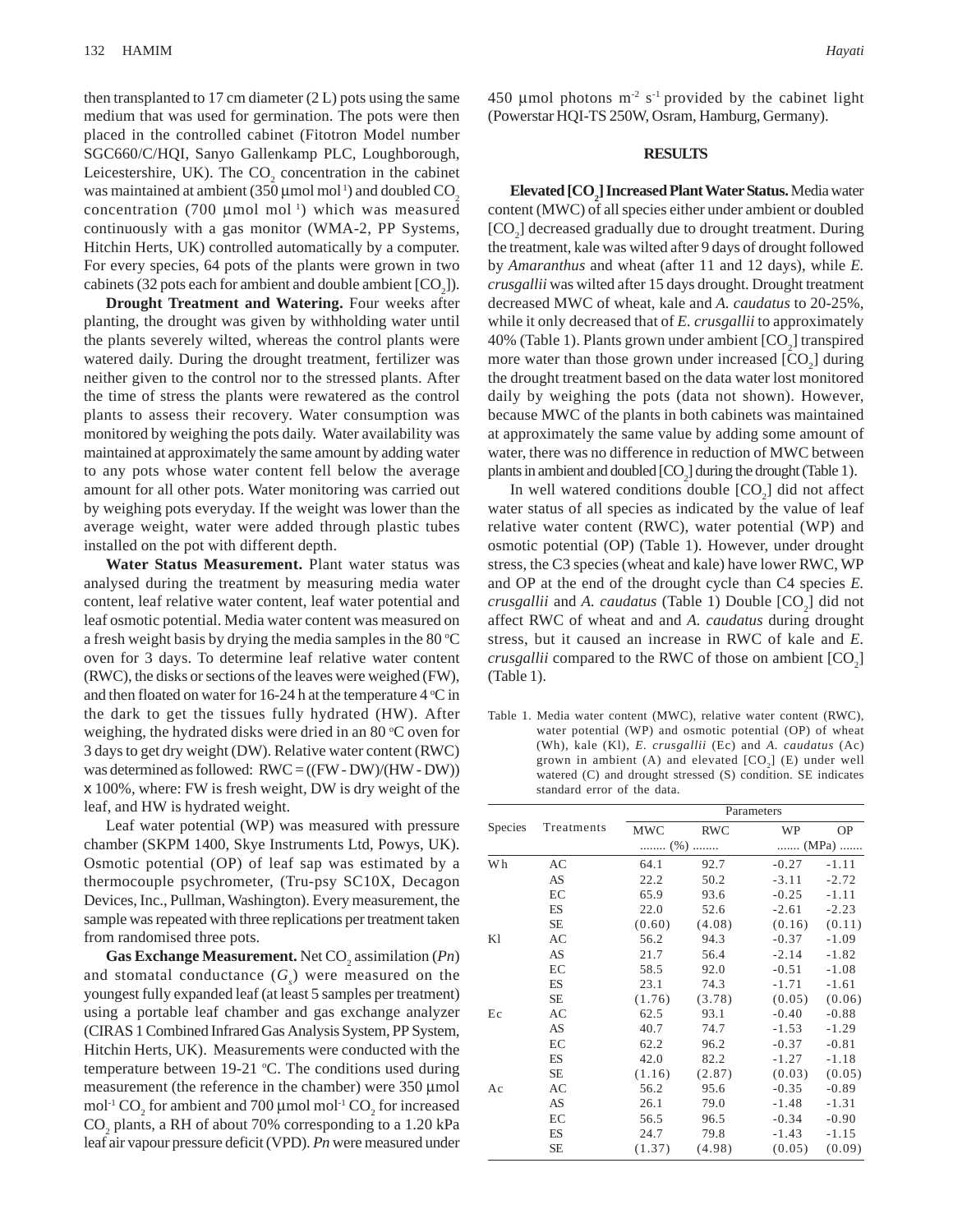$\operatorname{Effect}$  of Increased [CO<sub>2</sub>] and Drought Stress on Stomatal Conductance, Net CO<sub>2</sub> Assimilation and Intercellular CO-<sub>2</sub> **Concentration.** The effects of CO<sub>2</sub> concentration and drought stress on gas exchange parameters varied between species. In well-watered conditions double  $[CO<sub>2</sub>]$  reduced stomatal conductance (*Gs*) of wheat, kale and *E. crusgallii* by approximately 20-30%, but in *A. caudatus* it did not (Figure 1). In the C3 species, *Gs* decreased rapidly from the beginning until moderate drought, when *Gs* of plants grown in both ambient and elevated  $[CO_2]$  showed similar values. Thereafter, *Gs* reduction continued more slowly until the end of the drought. In the C4 species, *Gs* reduction was almost linear from the beginning until the end of the drought. At the end of the drought, *Gs* of all species dropped to near zero, except in *E. crusgallii* where the stomata remained open and *Gs* was approximately 60 mmol m-2 s-1. Two days after rewatering *Gs* was completely restored except in *A. caudatus* grown under ambient  $[CO<sub>2</sub>]$  which only partially restored (Figure 1). In severe drought  $G_s$  of all species grown in double  $[CO_2]$  was similar to that of the plants grown in ambient  $[CO<sub>2</sub>]$ .

Photosynthetic  $CO_2$  assimilation rate (*Pn*) of the C3 and C4 species responded differently to  $[CO_2]$ . When well-watered, *Pn* of the C3 species increased by approximately 15-25% due to doubled  $[CO_2]$ , but there was no increase in the C4 species. Drought stress decreased *Pn* of all species gradually in both CO<sub>2</sub> treatments. During drought, *Pn* reduction in C3 species occurred soon after the drought progressed, while in C4 species it occurred later after moderate stress developed (Figure 2). Severe drought caused the *Pn* of all species to drop to near zero except in *E. crusgallii* where the *Pn* was still

approximately 5  $\mu$ mol m<sup>-2</sup> s<sup>-1</sup> even though the plants were extremely wilted. When growing in increased [CO<sub>2</sub>], the *Pn* reduction due to drought stress was delayed for a few days in wheat and *E. crusgallii* but not in kale and *A. caudatus*. However, at the end of the drought, *Pn* of wheat and *E.*  $crusgallii$  grown in doubled  $\mathrm{CO}_2^{}$  dropped by the same amount as that of the plants grown in ambient  $[CO_2]$ , while in kale and *A. caudatus, Pn* of the plants grown in doubled  $[CO<sub>2</sub>]$  was higher than that in ambient  $[CO<sub>2</sub>]$  (Figure 2). Two days after rewatering the *Pn* of wheat and kale were completely restored, whereas *Pn* of *E. crusgallii* and *A. caudatus* were only partially restored.

Intercellular  $CO_2$  concentration (*Ci*) differed between species under both ambient and elevated  $[CO<sub>2</sub>]$ . In ambient [CO<sub>2</sub>], *Ci* of well-watered C3 species was approximately 250 μmol mol-1 while in the C4 species *Ci* was between 150- 200 μmol mol<sup>-1</sup> (Figure 3). Doubled [CO<sub>2</sub>] increased *Ci* of C3 species to 500-520  $\mu$ mol mol<sup>-1</sup>, and of C4 species to 440-500 μmol mol-1. Drought stress caused a decrease in *Ci* of wheat, kale and *A. caudatus* grown either in ambient or in doubled  $[CO_2]$  but no similar reduction was observed for  $E$ . *crusgallii*. However, reduction of the *Ci* due to drought stress occurred only until moderate drought, and when the drought became severe the *Ci* increased and became higher than that of control plants, except in *A. caudatus* grown in elevated  $[CO<sub>2</sub>]$  where the *Ci* reduced simultaneously until the end the drought cycle (Figure 3). In *E. crusgallii* grown in doubled [CO<sub>2</sub>], *Ci* also increased during the last period of the drought cycle. Two days after rewatering, *Ci* of all species was restored completely to that of control plants.



Figure 1. Stomatal conductance (*Gs*) of well watered (C) and drought stressed (S) wheat, kale, *E. crusgallii* and *A. caudatus* grown in ambient (A) and double  $CO_2$  concentration (E) during drought stress and rewatering. The arrow indicates time of rewatering.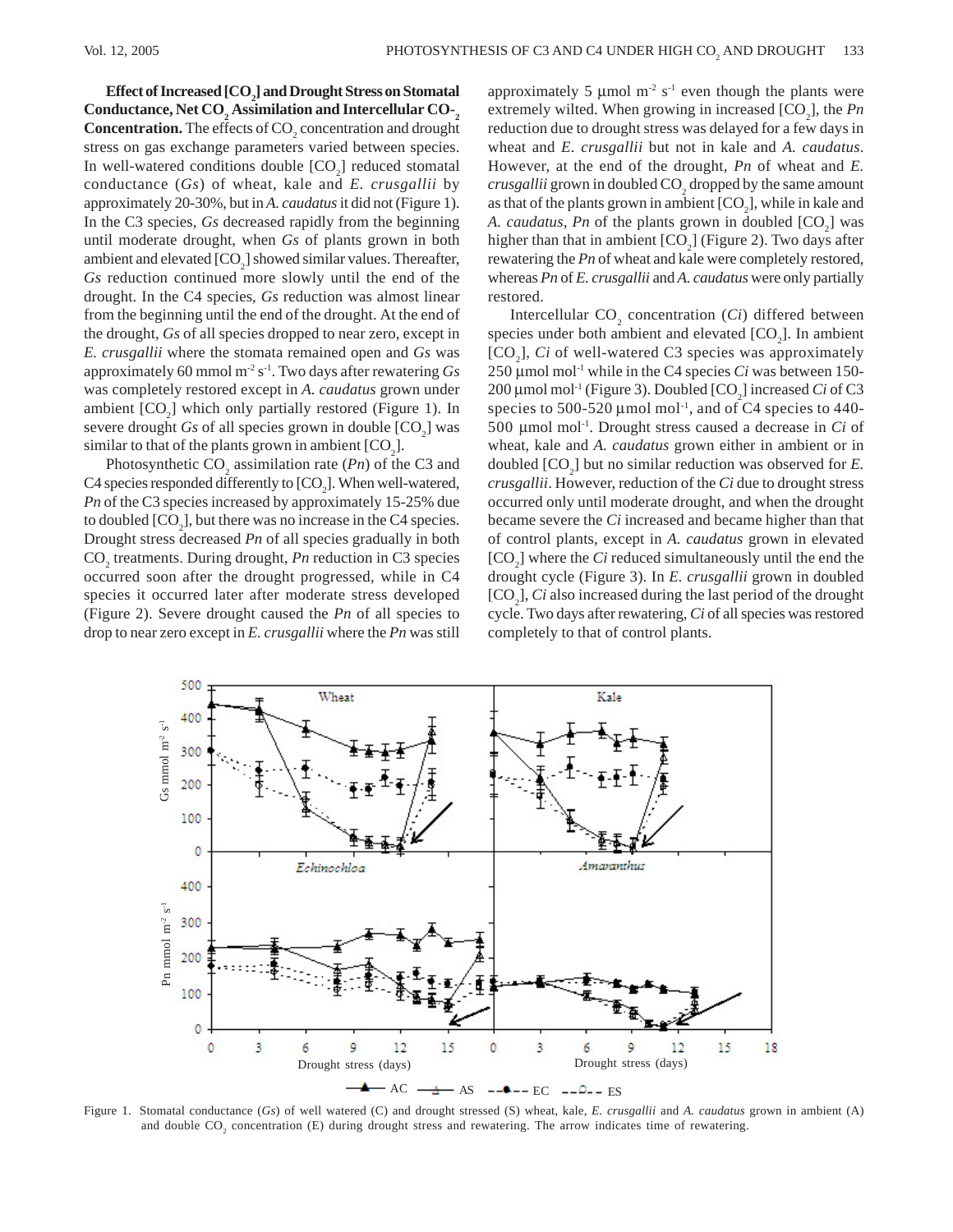

Figure 2. Net CO<sub>2</sub> assimilation rate (Pn) of well watered (C) and drought stressed (S) wheat, kale, *E. crusgallii* and *A. caudatus* grown in ambient (A) and double  $CO_2$  concentration (E) during drought stress and rewatering. The arrow indicates time of rewatering.



Figure 3. Intercellular CO<sub>2</sub> concentration (*Ci*) of well watered (C) and drought stressed (S) wheat, kale, *E. crusgallii* and *A. caudatus* grown in ambient (A) and double  $CO_2$  concentration (E) during drought stress and rewatering. The arrow indicates time of rewatering.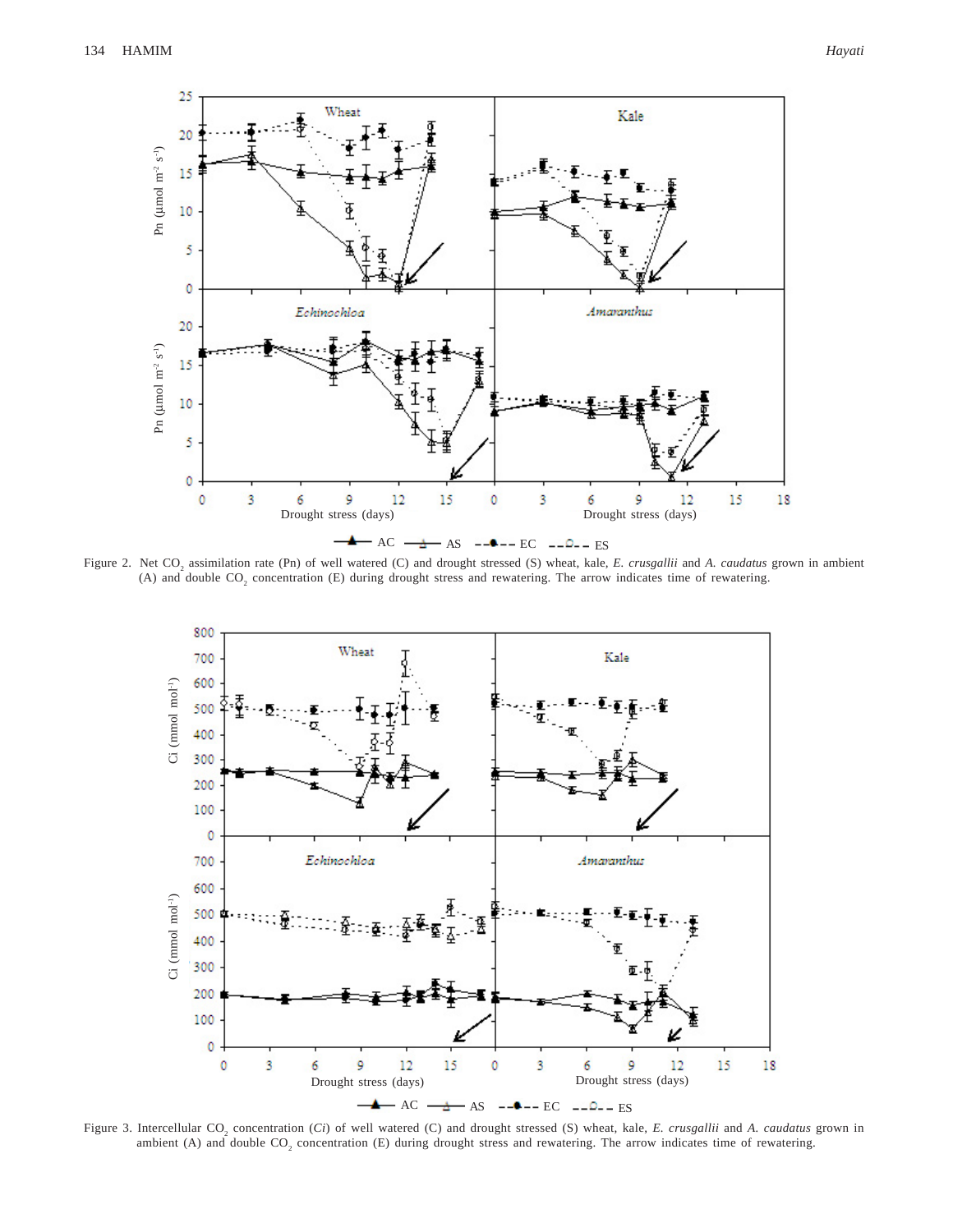**Response of Stomatal Conductance and Photosynthesis to Plant Water Status.** The time course and sensitivity to drought varied between species and  $\mathrm{CO}_2$  treatment. In order to compare them, the relationship of the relative stomatal conductance ( $RGs$ ) and relative net  $CO_2$  assimilation rate ( $RPn$ ) to the WP was examined. The curve of R*Gs* of all species was exponential with *Gs* reduced markedly at slight reductions of WP (Figure 4). The water potential at maximum  $Gs$ ,  $WPM<sub>GS</sub>$ was between -0.2 and -0.4 MPa with wheat the highest and *E. crusgallii* the lowest WPM*Gs* respectively. However, the ΔR*Gs*/ΔWP of wheat was the largest followed by kale and *A. caudatus*, while that of *E. crusgallii* was the smallest (Table 2). Doubled  $CO_2$  caused a decrease in WPM<sub>*Gs*</sub> and  $\Delta PGs/$ ΔWP of wheat, kale and *E. crusgallii*, but not of *A. caudatus* (Table 2).

The response of relative net CO<sub>2</sub> assimilation rate, RPn, to reduced WP was different between C3 and C4 species and growth  $[CO<sub>2</sub>]$  (Figure 5). In C3 species, the curves were exponential with slight reductions of WP (from -0.2 to -1.0 MPa), causing a marked *Pn* reduction. On the other hand, in the C4 species the curves were quadratic with less *Pn* reduction when WP > -1.0 MPa (more than -1 MPa) (Figure 5). Therefore, the change of the R*Pn* to WP curve (ΔR*Pn*/ΔWP) was lower in C4 species than in C3 species (Table 3).

## **DISCUSSION**

**Stomatal Conductance Sensitivity to Drought Stress and [CO2 ] was Different Between C3 and C4 Species.** Stomatal conductance (*Gs*) of well-watered *E. crusgallii* and *A. caudatus* either under present ambient or double  $[CO<sub>2</sub>]$  was lower than that in wheat and kale respectively (Figure 1). This was consistent with the general characteristic of C4 species which have lower *Gs* than C3 species under the same atmospheric conditions (Long 1999; Knapp & Medina 1999). Drought stress caused a dramatic reduction of *Gs* in the C3 species especially during the beginning of the drought while in the

Table 2. The change of relative stomatal conductance (R*Gs*) with WP reduction (ΔR*Gs*/ΔWP) of plants grown in ambient and doubled  $[CO<sub>2</sub>]$ . The data were analysed from the curve stated in Figure 5 between the WP where R*Gs* was 100% (WPM<sub>Cs</sub>) and the WP was 0.5 MPa lower than  $WPM_{p_0}$ .

|               | Ambient CO <sub>2</sub> |                                             | Increased CO <sub>2</sub> |                                         |
|---------------|-------------------------|---------------------------------------------|---------------------------|-----------------------------------------|
| Species       | $WPM_{Gs}$<br>(MPa)     | $\Delta R G$ s/ $\Delta$ WP<br>$(MPa^{-1})$ | $WPM_{Gs}$<br>(MPa)       | $\Delta R Gs/\Delta WP$<br>$(MPa^{-1})$ |
| Wheat         | $-0.203$                | 1.866                                       | $-0.303$                  | 1.546                                   |
| Kale          | $-0.302$                | 1.548                                       | $-0.351$                  | 1.322                                   |
| E. crusgallii | $-0.403$                | 0.940                                       | $-0.418$                  | 0.667                                   |
| A. caudatus   | $-0.236$                | 1.000                                       | $-0.273$                  | 1.061                                   |



Figure 4. Relative stomatal conductance (R*Gs*) of wheat, kale, *E. crusgallii* and *A. caudatus* grown in ambient and increased [CO<sub>2</sub>] in response to reduced water potential (WP) due to drought stress. Equation of the form is R*Gs*=a\*exp(b\*WP).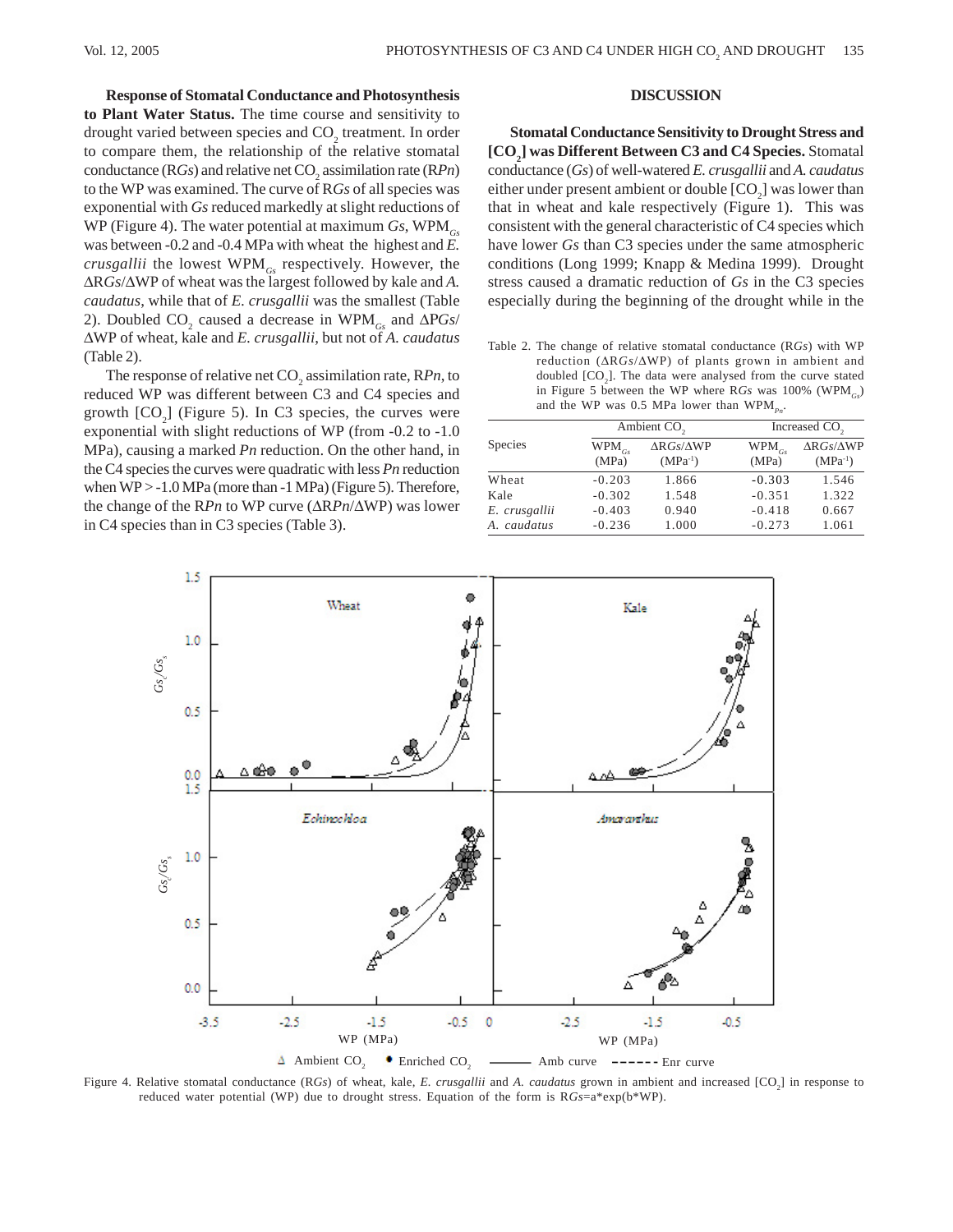

Figure 5. Relative net CO<sub>2</sub> assimilation rate (RPn) of wheat, kale, *E. crusgallii* and *A. caudatus* grown in ambient and increased [CO<sub>2</sub>] in response to reduced water potential (WP) due to drought stress. Equation of the form is R*Pn*=a\*exp(b\*WP) for wheat and kale and *Pn*=y0+a\*WP+b\*WP2 for *E. crusgallii* and *A. caudatus*.

Table 3. The change of the curve of relative assimilation rate (R*Pn*) response to WP (DR*Pn*/DWP) of plants grown in ambient and doubled  $[CO<sub>2</sub>]$ . The data were analysed from the curve (Figure 6) between the WP where  $R P n$  was 100% (WPM<sub>Pn</sub>) and the WP was 0.5 MPa lower than  $WPM_{p_n}$ .

|                |                      | Ambient CO <sub>2</sub>                   |                      | Increased CO <sub>2</sub>                 |  |
|----------------|----------------------|-------------------------------------------|----------------------|-------------------------------------------|--|
| <b>Species</b> | $WPM_{p_n}$<br>(MPa) | $\Delta$ R $Pn/\Delta$ WP<br>$(MPa^{-1})$ | $WPM_{p_n}$<br>(MPa) | $\Delta$ R $Pn/\Delta$ WP<br>$(MPa^{-1})$ |  |
| Wheat          | $-0.217$             | 0.977                                     | $-0.285$             | 0.801                                     |  |
| Kale           | $-0.299$             | 1.108                                     | $-0.426$             | 0.971                                     |  |
| E. crusgallii  | $-0.176$             | 0.095                                     | $-0.086$             | 0.021                                     |  |
| caudatus<br>A. | $-0.330$             | 0.525                                     | $-0.480$             | 0.381                                     |  |

C4 species *Gs* decreased gradually during the progressive drought (Figure 1), and this was also evident from the response curves of *Gs* to WP (Figure 4).

To characterize stomatal sensitivity, the change of relative stomatal conductance (R*Gs*) to water potential (ΔR*Gs*/ΔWP) was analysed over -0.5 MPa from WP at maximum *Gs* determined from the curve at the Figure 4 (Table 2). The stomatal sensitivity (ΔR*Gs*/ΔWP) of these curves are 50-80% higher in C3 than in C4 species (Table 2).

Unlike in wheat, kale and *E. crusgallii* where the *Gs* decreased in increased  $[CO_2]$ , the *Gs* in *A. caudatus* was not reduced and the response of *Gs* to WP did not change due to doubled  $[CO<sub>2</sub>]$  (Figure 1 & Table 2). The reason for this insensitivity of  $G_s$  of  $A$ . *caudatus* to  $CO_2$  may be because the

low light intensity (approximately 450 µmol photons  $m^2 s^{-1}$ ) as indicated by the low value of *Gs* even under well watered conditions (Figure 1). Several previous experiments have also shown insensitivity of conductance to increased  $[CO<sub>2</sub>]$  e.g. sunflower (Huxman *et al*. 1999) and C4 grass *Bouteloua gracilis* (Morgan *et al*. 1998) but there were no specific explanations on this insensitivity. A common explanation about difference of stomatal sensitivity to high  $[CO<sub>2</sub>]$  is due to the variation of growth conditions such as temperature, humidity and light (Morison 1985).

Doubled [CO<sub>2</sub>] also reduced the ΔR*Gs*/ΔWP except in *A*. *caudatus* (Figure 4 & Table 2). The maximum WP, WPM*Gs* of wheat, kale and *E. crusgallii* were also decreased in doubled  $[CO<sub>2</sub>]$ , suggesting that increased  $[CO<sub>2</sub>]$  postponed the start of  $Gs$  reduction. These results suggest that doubled  $[CO<sub>2</sub>]$ reduced stomatal conductance sensitivity to drought stress of wheat, kale and *E. crusgallii*.

**Different Response of Photosynthetic Gas Exchange to Drought Stress Between C3 and C4 Species in Different [CO2 ].** Drought stress caused a substantial reduction of *Pn* and at the end of the drought cycle *Pn* of the C3 species grown in either ambient or doubled  $[CO<sub>2</sub>]$  was almost zero (Figure 2). Reduced *Pn* during mild drought stress was associated with a decrease of intercellular  ${\rm CO_2}$  concentration, *Ci* (Figure 3), suggesting that stomatal closure limits photosynthesis in the C3 species. However, when drought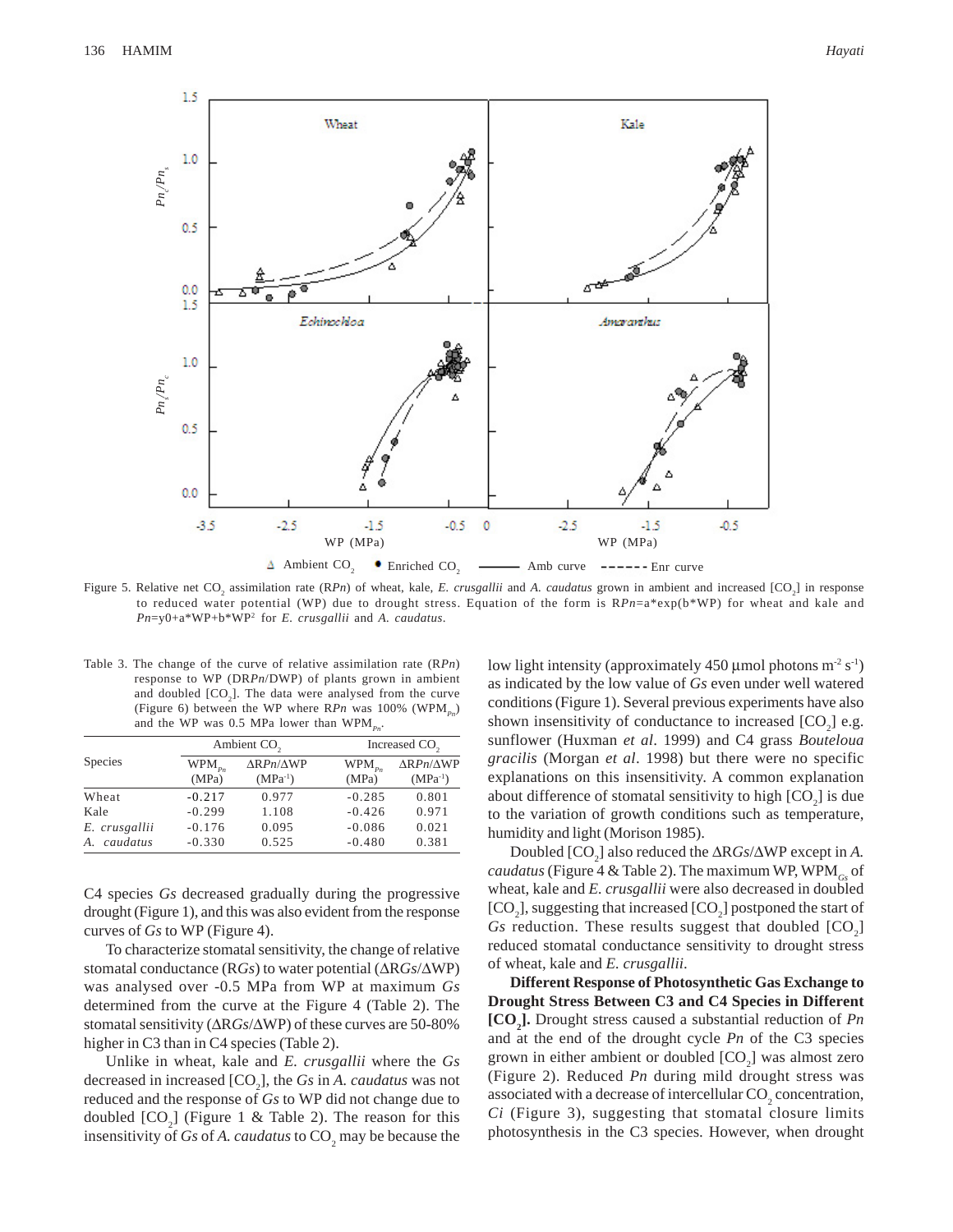became severe the reduced *Pn* was not related to low *Ci* because *Ci* even increased more than that of well watered plants (Figure 3) indicating that there were nonstomatal effects on photosynthesis (Berkowitz 1998; Flexas & Medrano 2002).

In the C4 species *Pn* was sustained until moderate drought (9 days after drought began) even though the *Gs* of these species had reduced 6 days after drought began (Figure 1). In addition, the response curve of *Pn* to WP was different between the C3 and C4 species (Figure 5), with the C3 species showing very much higher gradient (ΔR*Pn*/ΔWP) than the C4 (Table 3). Clearly reduced stomatal conductance during the early stages of drought caused higher *Pn* reduction of C3 than C4 species, which is consistent with the concept of the  $CO<sub>2</sub>$  concentrating mechanism (CCM) of C4 species which enables the plant to maintain photosynthetic capacity under environmental stresses such as drought (Matsuoka *et al*. 2001). Because PEPCase in C4 photosynthesis is saturated at a much lower [CO<sub>2</sub>] than Rubisco, any decrease in *Gs* will decrease *Pn* in a C3 species, whereas in C4 species it will only affect *Pn* if intercellular  $CO_2$  is lowered below 100-150 µmol mol-1 (Long 1999).

Increased [CO<sub>2</sub>] was only able to delay *Pn* reduction due to the drought, not remove it completely. Consequently, under severe drought the positive effect of doubled [CO<sub>2</sub>] on *Pn* of C3 species disappeared (Figure 2). Since the media water content of plants grown in both  $\mathrm{CO}_2$  treatments was maintained in the same condition, the postponement of *Pn* reduction under increased  $[CO_2]$  was mainly due to the positive effects of CO<sub>2</sub> enrichment on *Pn* when stomata limited photosynthesis. In addition, during moderate drought, *Gs* of the C3 species in both  $CO_2$  treatments was similar (Figure 1). The disappearance of positive effects of increased  $[CO<sub>2</sub>]$  under severe drought suggested that metabolic effects limited photosynthesis. These results are consistent with previous reports that increased  $CO_2$  can ameliorate the *Pn* of some C3 species in moderate drought but not in severe drought such as in *Quercus robur* (Picon *et al*. 1997), *Eucalyptus cladocalyx* (Palanisamy 1999), cherry (Centritto *et al*. 1999), and poplar and willow (Johnson *et al*. 2002).

Even though it had no effect under well-watered conditions, growth in increased [CO<sub>2</sub>] reduced the drop in *Pn* of C4 species under drought stress (Figure 2). In *A. caudatus*, at the end of the drought cycle when the *Pn* dropped almost to zero, the plants grown in doubled  $[CO_2]$  still had *Pn* of about 35% of that of controls. This result is in agreement with another experiment using the C4 grass *Panicum coloratum* indicating that the positive effect of increased  $[CO_2]$  was more pronounced under drought than under well-watered conditions (Seneweera *et al*. 1998). The response curve of relative *Pn* to WP (Figure 5) in high  $[CO_2]$  grown plants showed a reduced ΔR*Pn*/ΔWP in both the C3 and C4 species (Table 3) showing that increased  $[CO_2]$  partially ameliorated *Pn* reduction.

# **ACKNOWLEDGMENTS**

I am grateful to QUE-Project of Department of Biology (1997-2002), Faculty of Mathematics and Natural Sciences, Bogor Agricultural University (IPB) for funding this research program. I also would like to thank James I.L. Morison (Department of Biological Sciences, University of Essex, Colchester, United Kingdom) for his valuable advise and help.

#### **REFERENCES**

- Berkowitz GA. 1998. Water and salt stress. In: Raghavendra AS (ed). *Photosynthesis: A Comprehensive Treatise*. Cambridge: Cambridge Univ Pr. p 226-237.
- Centritto M, Magnani F, Lee HSJ, Jarvis PG. 1999. Interactive effects of elevated [CO<sub>2</sub>] and drought on cherry (*Prunus avium*) seedlings. II. Photosynthetic capacity and water relations. *New Phytol* 141:141-153.
- Drake BG, Gonzalez-Meler MA, Long SP. 1997. More efficient plants: A consequence of rising atmospheric CO<sub>2</sub>? Ann Rev Plant Physiol *Plant Mol Biol* 48:609-639.
- Flexas J, Medrano H. 2002. Drought-inhibition of photosynthesis in C3 plants: stomatal and non-stomatal limitations revisited. *Annals Bot* 89:183-202.
- Ghannoum O, von Caemmerer S, Ziska LH, Conroy JP. 2000. The growth response of  $\mathrm C_4$  plants to rising atmospheric  $\mathrm{CO}_2$  partial pressure: a reassessment. *Plant Cell Environ* 23:931-942.
- Huxman KA, Smith SD, Neuman DS. 1999. Root hydraulic conductivity of *Larrea tridentata* and *Helianthus annuus* under elevated CO<sub>2</sub>. *Plant Cell Environ* 22:325-330.
- [IPCC] Intergovernmental Panel on Climate Change. 2001. Summary for policymakers. In*:* Houghton JT *et al*. (ed). *Climate Change 2001: The Scientific Basic*. Cambridge: Cambridge Univ Pr. p 1- 20.
- Johnson JD, Tognetti R, Paris P. 2002. Water relation and gas exchange in poplar and willow under water stress and elevated CO<sub>2</sub>. *Physiol Plant* 115:93-100.
- Knapp AK, Medina E. 1999. Success of C4 photosynthesis in the field: lessons from communities dominated by C4 plants. In: Sage RF, Monson RK (ed). *C4 Plant Biology*. London: Academic Pr. p 251-283.
- Kubiske ME, Pregitzer KS. 1997. Ecophysiological responses to simulated canopy gaps of two tree species of contrasting shade tolerance in elevated  $CO<sub>2</sub>$ . *Funct Ecol* 11:24-32.
- LeCain DR, Morgan JA. 1998. Growth, gas Exchange, leaf nitrogen and carbohydrate concentration in NAD-ME and NADP-ME  $C_{4}$ grasses grown in elevated CO<sub>2</sub>. *Physiol Plant* 102:297-306.
- Long SP. 1999. Environmental responses. In: Sage RF, Monson RK (ed). *C4 Plant Biology*. London: Academic Pr. p 215-249.
- Matsuoka M, Furbank RT, Fukayama H, Miyao M. 2001. Molecular engineering of C4 photosynthesis. *Ann Rev Plant Physiol Plant Mol Biol* 52:297-314.
- Morgan JA, LeCain DR, Read JJ, Hunt HW, Knight WG. 1998. Photosynthetic pathway and ontogeny affect water relations and the impact of CO<sub>2</sub> on *Bouteloua gracilis* (C4) and *Pascopyrum smithii* (C3). *Oecol*o*gia* 114:483-493.
- Morison JIL. 1985. Sensitivity of stomata and water use efficiency to high CO2 . *Plant Cell Environ* 8:467-474.
- Palanisamy K. 1999. Interactions of elevated  $\mathrm{CO}_2$  concentration and drought stress on photosynthesis in *Eucalyptus cladocalyx* F-Muell. *Photosynthetica* 36:635-638.
- Picon C, Ferhi A, Guehl JM. 1997. Concentration and  $\delta^{13}C$  of leaf carbohydrates in relation to gas exchange in *Quercus robur* under elevated  $CO_2$  and drought. *J Exp Bot* 48:1547-1556.
- Pospisilova J, Catsky J. 1999. Development of water stress under increased atmospheric CO<sub>2</sub> concentration. *Biol Plant* 42:1-24.
- Seneweera SP, Ghannoum O, Conroy J. 1998. High vapour pressure deficit and low soil water availability enhance shoot growth responses of a C4 grass (*Panicum coloratum* cv. Bambatsi) to CO<sub>2</sub> enrichment. *Aust J Plant Physiol* 25:287-292.
- von Caemmerer S *et al*. 1997. Carbon isotope discrimination during C4 photosynthesis: insights from transgenic plants. *Aust J Plant Physiol* 24:487-493.